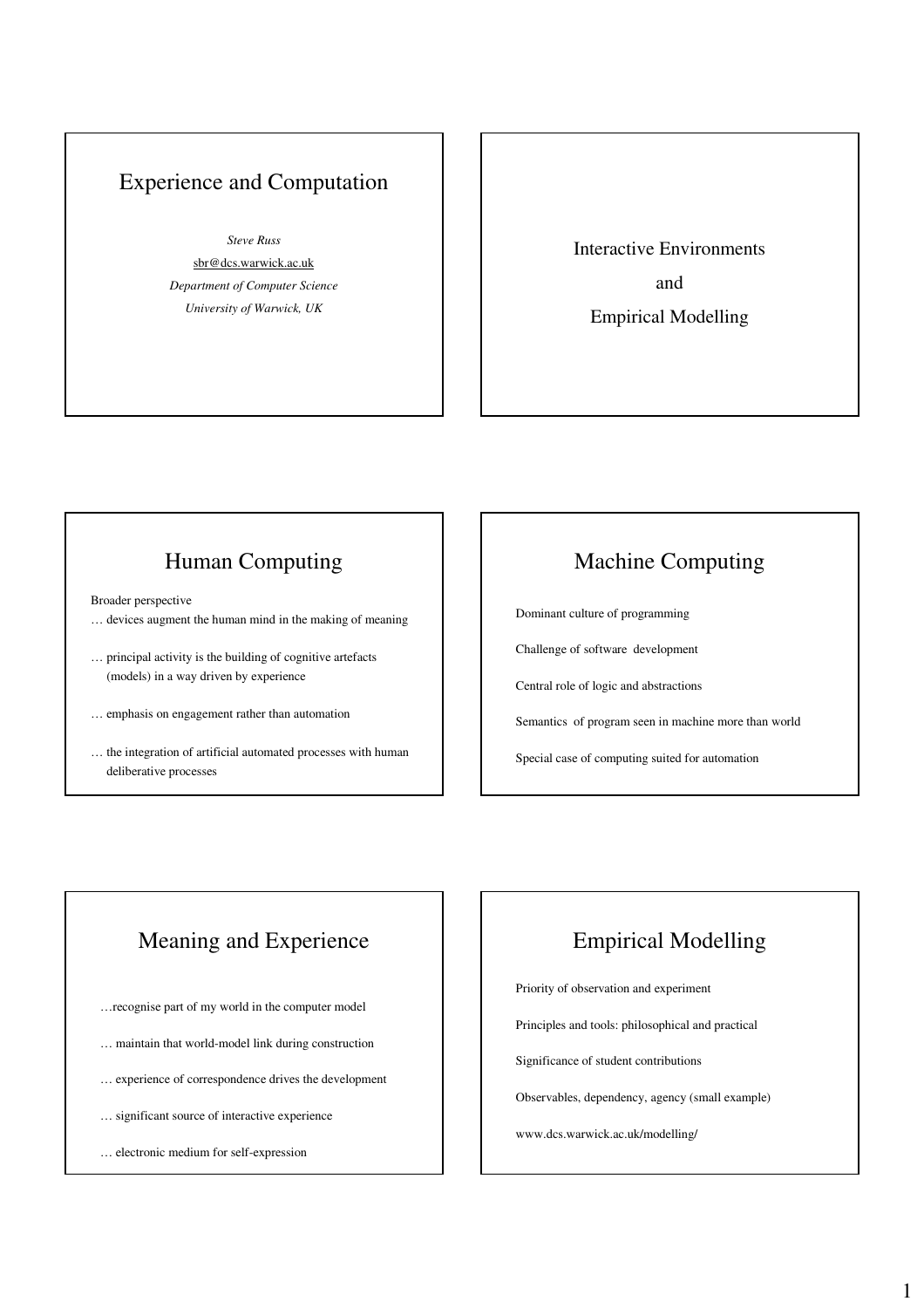### The JUGS example

Originally an educational program

Can we 'model the meaning' and translate to targets?

Harder than it appeared: comprehension and optimisation

Issues of understanding versus function

Unbounded richness of state versus needs of specific purpose

#### Empirical Modelling Project I

Began early 1980's under leadership of Meurig Beynon Name evolved reflecting different aspects

modelling with definitive scripts

agent-oriented modelling

Driven by project students and research students

Substantial output of publications, models and conference contributions over wide range of fields (See webpage.)

Limited recognition or perplexity from CS + grant-awarders

#### Empirical Modelling Project II

Taught at u/g and MSc level for some years Good reception from wide variety of students Inherently interdisciplinary in nature Strong appreciation coming from (sections of) humanities Principles better developed than tools, makes adoption hard Need better dissemination and funding www.dcs.warwick.ac.uk/modelling

## Is computing an experimental science?

Two senses of 'experiment' : pre-theory and post-theory Each sense giving rise to distinctive approaches and

treatments of experience EM exploits the computer for pre-theory experiment

Conventional programming exploits the computer for posttheory experiment

Experiment post-theory uses experience:

interpreted with respect to preconceived context

circumscribed with respect to relevance

amenable to consistent interpretation

Experiment pre-theory uses experience:

in a situation not yet well-understood

open to interpretations and interactions that are as yet unknown

with inconsistencies and ambiguities not yet resolved Principle of Situation, Ignorance and Nonsense (SIN)

Hence EM concerned fundamentally with sense-making